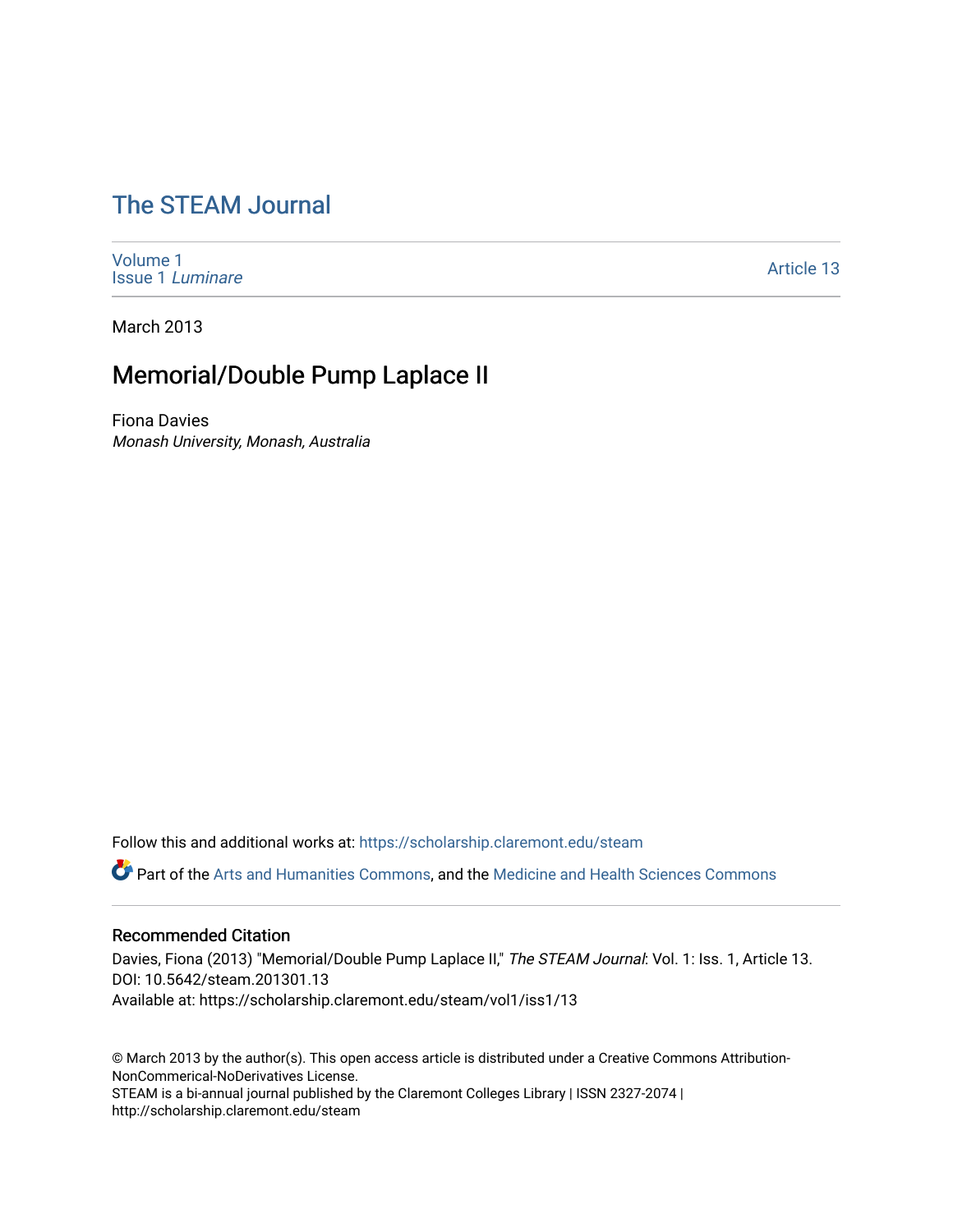### Memorial/Double Pump Laplace II

#### **Abstract**

Memorial/Double Pump Laplace II, was a site specific installation, based on narratives from the dying of Davies' father, in hospital in 2001. The work is an intersection between the experiences of the rituals of blood matching, sampling and testing and a current research project by physicist Dr. Peter Domachuk, looking into the development of silk implantable biophotonic chips allowing real time measurement of the properties of blood while that blood is within the body. In the body's circulatory system relatively impermeable membranes are often selectively permeable; objects make their own way where they choose and in their own time. Some things pass and some are caught or retained. The silk covers on the museum cabinets are translucent rather than perfectly transparent as in the biophotonic chips and so limit the amount of visual information that is allowed to pass encouraging a new way of seeing or of accessing information.

#### Keywords

Circulation, Death, Biophotonic, Silk, Blood, Information

#### Creative Commons License



This work is licensed under a [Creative Commons Attribution-Noncommercial-No Derivative Works 3.0](https://creativecommons.org/licenses/by-nc-nd/3.0/) [License](https://creativecommons.org/licenses/by-nc-nd/3.0/).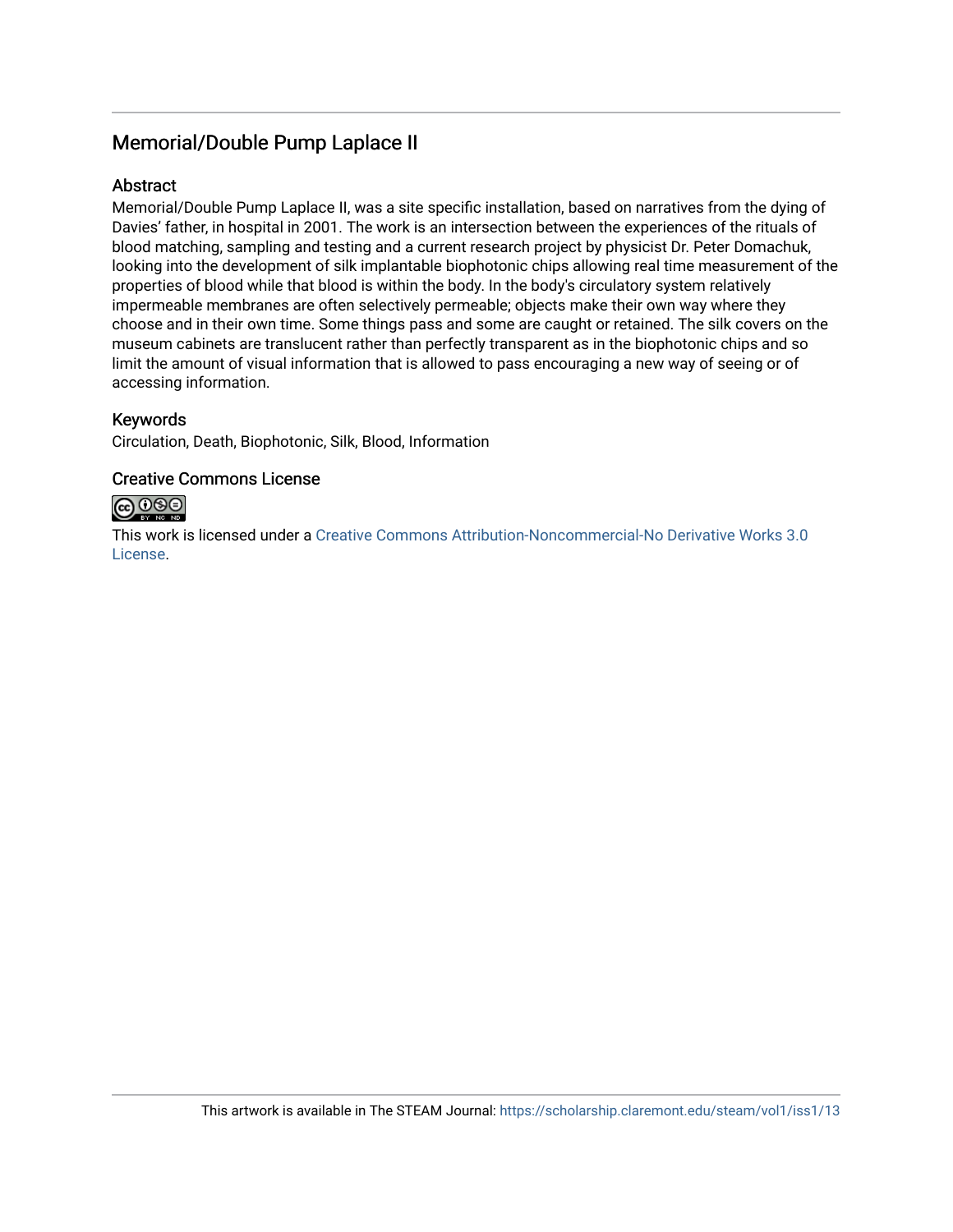Davies: Memorial/Double Pump Laplace II



**Memorial/Double Pump Laplace II** Fiona Davies